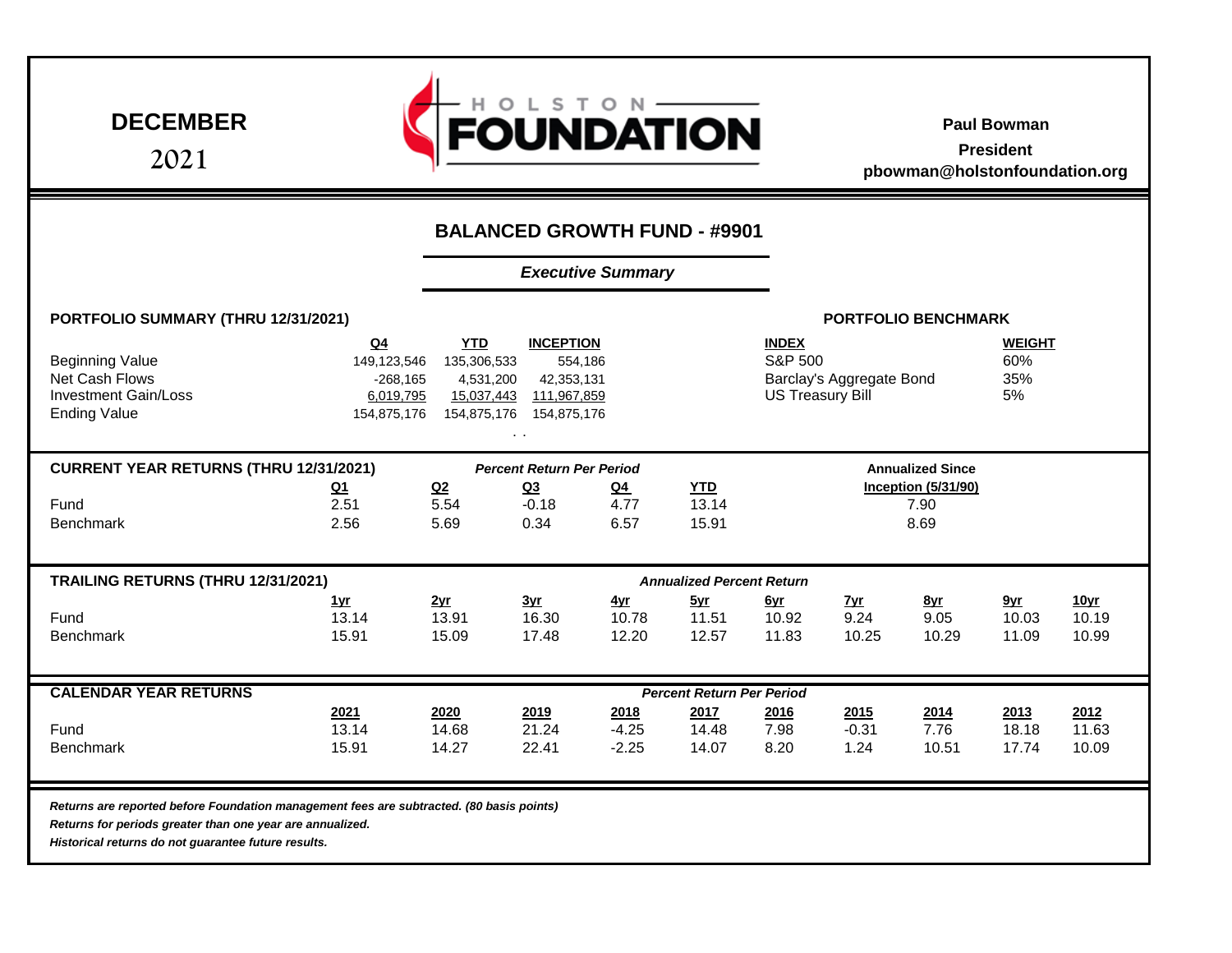| <b>DECEMBER</b><br>2021                                                                                                                                                                                      |                                  |                                | FOUNDATION                              |                             |                                  |                                  |                                                     | <b>Paul Bowman</b><br><b>President</b><br>pbowman@holstonfoundation.org |                            |                             |  |
|--------------------------------------------------------------------------------------------------------------------------------------------------------------------------------------------------------------|----------------------------------|--------------------------------|-----------------------------------------|-----------------------------|----------------------------------|----------------------------------|-----------------------------------------------------|-------------------------------------------------------------------------|----------------------------|-----------------------------|--|
|                                                                                                                                                                                                              |                                  |                                | <b>INTERMEDIATE INCOME FUND - #9902</b> | <b>Executive Summary</b>    |                                  |                                  |                                                     |                                                                         |                            |                             |  |
| PORTFOLIO SUMMARY (THRU 12/31/2021)                                                                                                                                                                          |                                  |                                |                                         |                             |                                  |                                  | <b>PORTFOLIO BENCHMARK</b>                          |                                                                         |                            |                             |  |
| <b>TOTALS</b><br><b>Market Value</b><br>2,458,926                                                                                                                                                            |                                  |                                |                                         |                             |                                  | <b>INDEX</b>                     | Barclay's Aggregate Bond<br><b>US Treasury Bill</b> |                                                                         | <b>WEIGHT</b><br>95%<br>5% |                             |  |
| <b>CURRENT YEAR RETURNS (THRU 12/312021)</b>                                                                                                                                                                 |                                  |                                | <b>Percent Return Per Period</b>        |                             |                                  |                                  | <b>Annualized Since</b>                             |                                                                         |                            |                             |  |
| Fund<br><b>Benchmark</b>                                                                                                                                                                                     | <u>Q1</u><br>$-3.55$<br>$-3.10$  | Q <sub>2</sub><br>2.04<br>1.72 | Q <sub>3</sub><br>$-0.07$<br>$-0.01$    | $Q_4$<br>$-0.15$<br>$-0.57$ | <b>YTD</b><br>$-1.80$<br>$-2.01$ |                                  | <b>Inception (12/31/2000)</b><br>4.19<br>3.87       |                                                                         |                            |                             |  |
| TRAILING RETURNS (THRU 12/31/2021)                                                                                                                                                                           |                                  |                                |                                         |                             |                                  | <b>Annualized Percent Return</b> |                                                     |                                                                         |                            |                             |  |
| Fund<br><b>Benchmark</b>                                                                                                                                                                                     | <u>1yr</u><br>$-1.80$<br>$-2.01$ | 2yr<br>2.95<br>2.46            | 3yr<br>5.20<br>4.65                     | 4yr<br>3.89<br>3.54         | 5yr<br>3.72<br>3.52              | <u>Gyr</u><br>3.53<br>3.35       | <u>Zyr</u><br>3.09<br>2.95                          | <u>8yr</u><br>3.13<br>3.28                                              | 9yr<br>2.69<br>2.69        | <u>10yr</u><br>2.88<br>2.59 |  |
| <b>CALENDAR YEAR RETURNS</b>                                                                                                                                                                                 |                                  |                                |                                         |                             |                                  | <b>Percent Return Per Period</b> |                                                     |                                                                         |                            |                             |  |
| Fund<br>Benchmark                                                                                                                                                                                            | 2021<br>$-1.80$<br>$-2.01$       | 2020<br>7.94<br>7.13           | 2019<br>9.84<br>9.17                    | 2018<br>0.05<br>0.30        | 2017<br>3.05<br>3.41             | 2016<br>2.59<br>2.55             | 2015<br>0.51<br>0.55                                | 2014<br>3.42<br>5.65                                                    | 2013<br>$-0.75$<br>$-1.90$ | 2012<br>4.58<br>1.65        |  |
| Returns are reported before Foundation management fees are subtracted. (70 basis points)<br>Returns for periods greater than one year are annualized.<br>Historical returns do not guarantee future results. |                                  |                                |                                         |                             |                                  |                                  |                                                     |                                                                         |                            |                             |  |

Г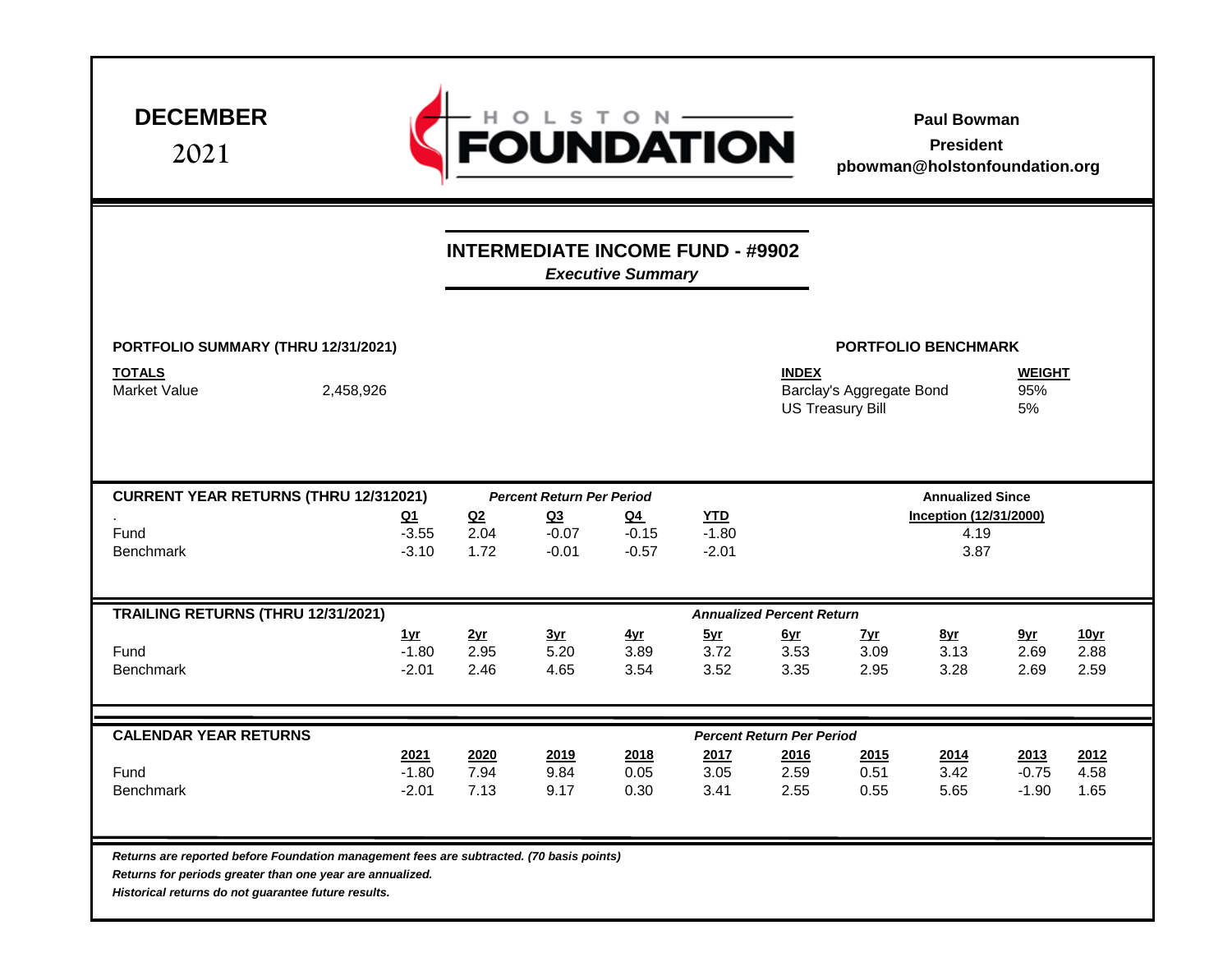**DECEMBER**

**2021**



**Paul Bowman President** 

**pbowman@holstonfoundation.org**

|                                                                                                                                                                                                              |                               | <b>SHORT-TERM INCOME FUND - #9903</b> |                                  |                            |                                  |                            |                                               |                            |                                 |                                  |  |  |
|--------------------------------------------------------------------------------------------------------------------------------------------------------------------------------------------------------------|-------------------------------|---------------------------------------|----------------------------------|----------------------------|----------------------------------|----------------------------|-----------------------------------------------|----------------------------|---------------------------------|----------------------------------|--|--|
|                                                                                                                                                                                                              |                               | <b>Executive Summary</b>              |                                  |                            |                                  |                            |                                               |                            |                                 |                                  |  |  |
|                                                                                                                                                                                                              |                               |                                       |                                  |                            |                                  |                            |                                               |                            |                                 |                                  |  |  |
| PORTFOLIO SUMMARY (THRU 12/31/2021)                                                                                                                                                                          |                               |                                       | <b>PORTFOLIO BENCHMARK</b>       |                            |                                  |                            |                                               |                            |                                 |                                  |  |  |
| <b>TOTALS</b><br><b>Market Value</b>                                                                                                                                                                         | 6,439,067                     |                                       |                                  |                            |                                  | <b>INDEX</b>               | <b>US Treasury Bills</b>                      |                            | <b>WEIGHT</b><br>100%           |                                  |  |  |
|                                                                                                                                                                                                              |                               |                                       |                                  |                            |                                  |                            |                                               |                            |                                 |                                  |  |  |
| <b>CURRENT YEAR RETURNS (THRU 12/31/2021)</b>                                                                                                                                                                |                               |                                       | <b>Percent Return Per Period</b> |                            |                                  |                            | <b>Annualized Since</b>                       |                            |                                 |                                  |  |  |
| Fund<br><b>Benchmark</b>                                                                                                                                                                                     | $Q_1$<br>$-0.47$<br>0.00      | Q2<br>0.29<br>0.00                    | Q <sub>3</sub><br>0.01<br>0.00   | $Q_4$<br>$-0.67$<br>0.00   | <b>YTD</b><br>$-0.84$<br>0.00    |                            | <b>Inception (12/31/2004)</b><br>2.22<br>1.30 |                            |                                 |                                  |  |  |
|                                                                                                                                                                                                              |                               |                                       |                                  |                            |                                  |                            |                                               |                            |                                 |                                  |  |  |
| TRAILING RETURNS (THRU 12/31/2021)                                                                                                                                                                           |                               |                                       | 3yr                              |                            | <b>Annualized Percent Return</b> |                            |                                               |                            |                                 |                                  |  |  |
| Fund<br><b>Benchmark</b>                                                                                                                                                                                     | <u>1vr</u><br>$-0.84$<br>0.00 | 2yr<br>1.78<br>0.20                   | 2.85<br>0.87                     | <u>4vr</u><br>2.46<br>1.15 | 5yr<br>2.15<br>1.08              | <u>Gyr</u><br>2.01<br>0.97 | <u> Zvr</u><br>1.80<br>0.85                   | <u>8yr</u><br>1.65<br>0.75 | 9 <sub>yr</sub><br>1.53<br>0.69 | 10 <sub>yr</sub><br>1.60<br>0.65 |  |  |
| <b>CALENDAR YEAR RETURNS</b>                                                                                                                                                                                 |                               |                                       |                                  |                            | <b>Percent Return Per Period</b> |                            |                                               |                            |                                 |                                  |  |  |
| Fund<br>Benchmark                                                                                                                                                                                            | 2021<br>$-0.84$<br>0.00       | 2020<br>4.48<br>0.40                  | 2019<br>5.01<br>2.22             | 2018<br>1.29<br>1.99       | 2017<br>0.91<br>0.82             | 2016<br>1.31<br>0.39       | 2015<br>0.55<br>0.12                          | 2014<br>0.59<br>0.06       | 2013<br>0.62<br>0.27            | 2012<br>2.18<br>0.30             |  |  |
| Returns are reported before Foundation management fees are subtracted. (20 basis points)<br>Returns for periods greater than one year are annualized.<br>Historical returns do not guarantee future results. |                               |                                       |                                  |                            |                                  |                            |                                               |                            |                                 |                                  |  |  |